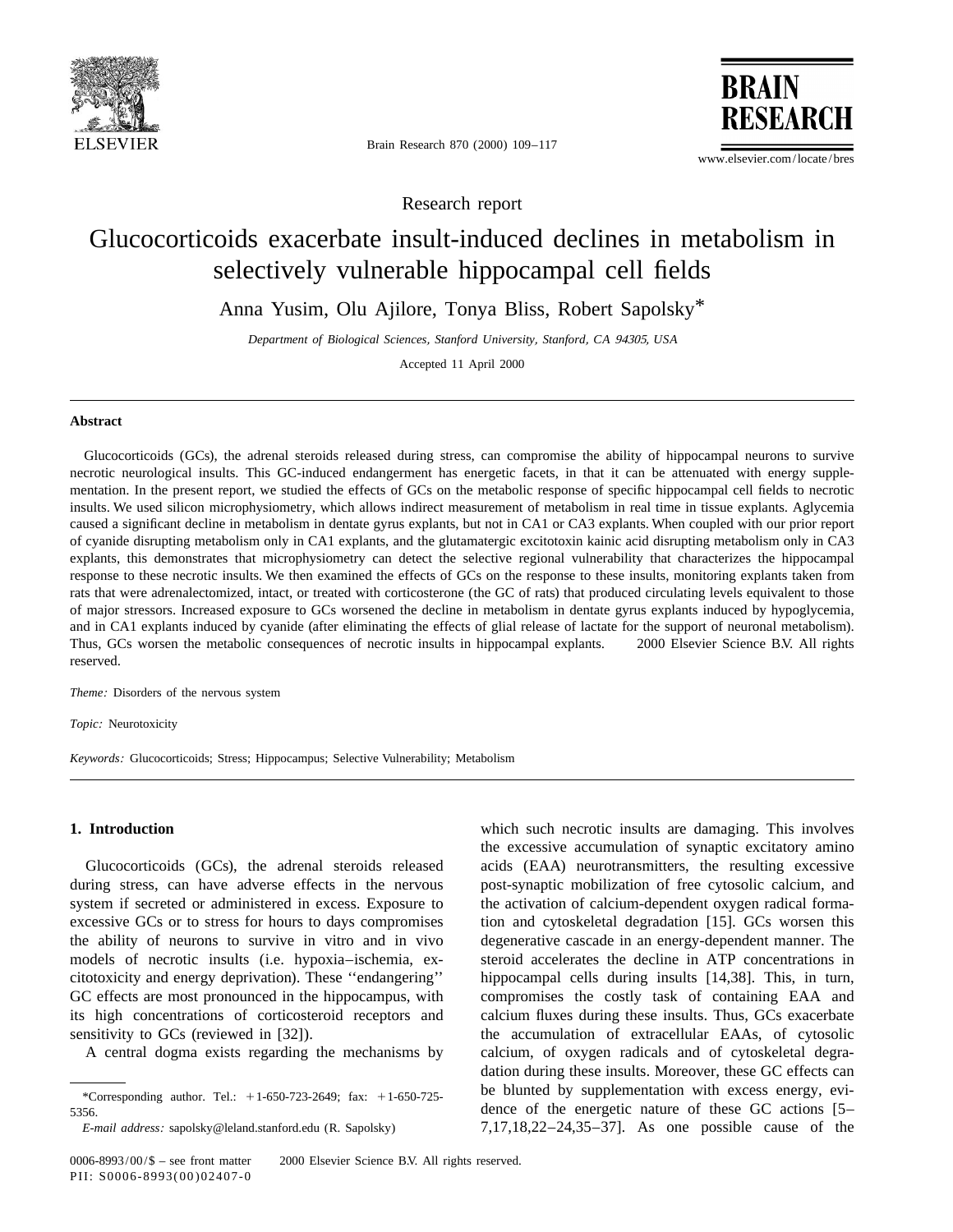trations during insults suggests that the steroid should  $\mu g/dl$ ; 31). Three days later, rats were anesthesized (with exacerbate the effects of insults upon hippocampal metabo- 10 ml urethane/kg bw) and decapitated. Brains were lism as well. Silicon microphysiometry can measure rapidly removed, divided into cerebral hemispheres, and extracellular acidification rates in real time. Since the sliced into 400 micrometer thick sections. The hippocamproducts of cellular metabolism include lactic acid and pus was isolated from a single tissue slice, and one carbon dioxide, the amount of metabolites extruded ex- millimeter square explants were removed from the CA1, tracellularly can serve as an indirect measure of cellular CA3, dentate gyrus regions (Fig. 1). Explants from the metabolism [21]. We originally adapted microphysiometry desired hippocampal region from 2 to 3 sequential coronal for use in neuronal monolayer cultures [28,39] and, more brain slices were often combined to obtain sufficient tissue. recently, for use with explants from specific hippocampal cell fields from adult brain [1]. We now use microphysiometry to demonstrate the ability of GCs to 2.3. *Microphysiometry* worsen the disruptive metabolic effects of necrotic insults in specific hippocampal cell fields. The microphysiometer measures the acidification rate in

Grand Island, NY, USA) was used for hippocampal advantage over conventional pH-sensitive electrodes. dissection and microphysiometric procedures in the While capable of measuring pH, micropipette pH electrode aglycemia and hypoglycemia experiments. alone would not be sufficient for the reliable measurement

(EBSS; Gibco, Grand Island, NY, USA) was used for directly indicative of metabolic activity, as opposed to pH experiments with metabolic toxins. While the buffering which is more related to other homeostatic functions; capacity of DMEM was reduced by the substitution of 2.5 adapting a pH meter with a microfluidics system to g of NaCl for every 3.7 g of NaHCO<sub>3</sub>, EBSS' buffering accurately measure the rate of change of pH, in effect, capacity was reduced by omission of bicarbonate. While constitutes a microphysiometer. some buffering capacity remained due to the presence of 1 As originally designed, the microphysiometer indirectly mM sodium phosphate monobasic, sufficient detection of measured metabolic rate in monolayer cultures. When pH changes due to cellular acid excretion is possible [21]. adapted for use with explants [1], the explant of tissue, Because microphysiometry measures rates of proton extru- sandwiched between two porous membranes to maintain sion, rather than absolute amount of protons in the its position, is placed in a square depression at the bottom extracellular medium, any effects of the low buffering capacity were controlled for by expressing data within explant as a function of baseline metabolic rates.

To induce hypoglycemia, the glucose concentration of the DMEM media was reduced to 1 mM from the normal 5 mM concentration. Glucose was eliminated from the DMEM in the aglycemic study. Sodium pyruvate (Gibco; 5 mM), sodium cyanide (Gibco; 4–6 mM, as indicated), and the lactate dehydrogenase inhibitor deoxycholic acid (Sigma; 2.5 g/l) were all dissolved in EBSS [39].

Corticosterone, (CORT) the predominant rat GC, was obtained from Sigma (St. Louis, MO, USA).

## 2.2. *Animal procedure*

Male Sprague–Dawley rats (Simonsen; 250–300 g) were divided into three groups: (a) adrenalectomized (and Fig. 1. Dotted lines indicate the approximate areas microdissected for use maintained on 0.9% NaCl); (b) adrenally intact; (c) intact with the microphysiometer.

effects of GCs upon hippocampal energetics, the steroid and injected daily with 10 mg CORT (s.c., in 1 ml peanut can inhibit glucose uptake and utilization  $[4,8-10,41]$ . oil); this produces sustained circulating CORT concen-The effects of GCs upon hippocampal ATP concen- trations in the range seen for major stressors (20–35

cells in real time which is an indicator of metabolic function; because this remains a relatively new technique, **2. Materials and methods** especially for use with tissue explants, it will be described in some detail. Since major products of cellular metabo-2.1. *Buffers*/*reagents* lism can include lactic acid and carbon dioxide, a higher rate of metabolism results in a higher rate of proton Dulbecco's modified Eagle's medium (DMEM: Gibco, extrusion [21]. The microphysiometer also provides the Earle's balanced salt solution without bicarbonate of the acidification rate  $(d(pH)/dt)$ . The latter is more

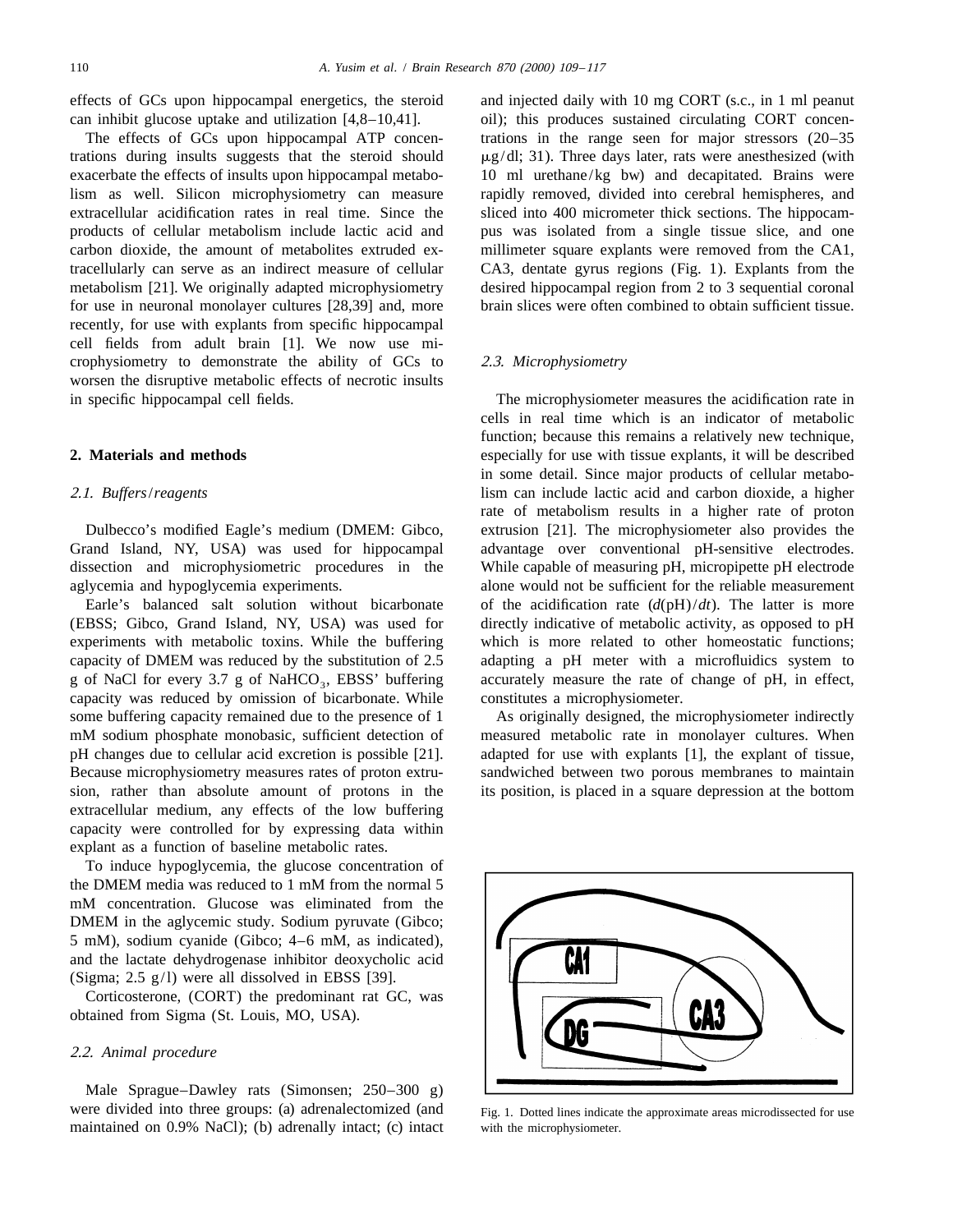of a microphysiometer plunger specifically designed for Statistical significance was analyzed using ANOVA and tissue slices. A plastic spacer at the bottom of the plunger Bonferroni post-hoc tests. stabilizes the membranes to ensure that media flows directly onto the tissue slice for adequate perfusion. The assembled plunger is placed in the sensor chamber of the **3. Results** microphysiometer where proton efflux is measured. A debubbler–degasser membrane maintains constant tem- ''Basal'' metabolic rates (i.e. the final twenty min during perature and oxygen content within the chamber through- which rates had stabilized prior to the experimental out the experiment, since even small changes in these manipulation) did not differ significantly by hippocampal parameters may affect the microphysiometer's sensitivity. cell field or by GC-status (data not shown). Previous studies have provided a more detailed description We previously demonstrated that microphysiometry with

sensor chamber containing the tissue. Media flow is then hippocampus in vivo [1]. Specifically, we observed that halted for 60 more seconds, during which time protons exposure to cyanide significantly altered metabolic rate in accumulate in the extracellular environment. Change in pH CA1 but not in CA3 or dentate gyrus (thereby modeling a (in microvolts) over time (in seconds) is measured by feature of the preferential vulnerability of CA1 to global recording the rate at which protons accumulated in the ischemia in vivo). We also observed that exposure to the sensor chamber during this static period. Since the process EAA kainic acid significantly altered metabolic rate only of ATP production is tightly coupled with cellular ATP in CA3 (modeling that cell field's preferential vulnerability consumption and therefore with the rate of proton extru- to excitotoxic seizures) [1]. We completed this demonstrasion from the cell, acidification rate measurements serve as tion of selective vulnerability, observing that 2 h of indirect indicators of a tissue's metabolic rate. In the aglycemia caused a significant decline in metabolism in present study, explants were first allowed to equilibrate dentate gyrus explants, but not in those from CA1 or CA3 until readings had stabilized; baseline rates of metabolism (Fig. 2). were then established by averaging the acidification rates Having established models of selective vulnerability for 20 min prior to switching the fluid supply from the with this system, we then examined the effects of GCs control media to the indicated insult. The switch from the upon them. Aglycemia caused a significant decline in control media to another test tube containing the same metabolism in dentate gyrus explants from intact animals control media was defined as a sham switch, while (Fig. 3A). Glucocorticoid status (i.e. either adrenalectomy, switching from the control to a fluid supply containing the or exposure to high CORT concentrations) had no effect on glucose-free media or media containing the indicated this decline. We reasoned that this represented too severe toxins was considered the experimental exposure. Each of an insult to be modulated by GCs (especially if GCs are tissue slice was exposed, in sequence, to 2 h of control, 1 h having their adverse effects, in part, by decreasing glucose of sham, 1 h of control and 2 h of the experimental media. transport, an effect that would be irrelevant in an Explants from adrenalectomized animals were exposed to aglycemic environment). Therefore, we made dentate CORT-free media throughout; explants from intact animals gyrus explants relatively hypoglycemic, by lowering gluwere exposed to media containing 10 nM CORT; explants cose concentrations from 5 to 1 mM. Under these confrom intact animals that had been supplemented with ditions, metabolic rate still showed a small but significant CORT were exposed to media containing  $1 \mu M$  CORT. decline in explants from intact animals (Fig. 3B).

ly. Explants from different treatment groups would be run whereas CORT treatment worsened it.

because of the somewhat arbitrary quantitative end points worsened the decline. generated by microphysiometry. Data are represented as Cyanide, by inhibiting oxidative phosphorylation, is

of the microphysiometer [1,21,28,39]. adult hippocampal cell field explants could replicate Media is pumped from a fluid supply for 60 s into the features of the selective vulnerability that characterizes the

The particular model of microphysiometer used in this Glucocorticoid status significantly modulated this decline study allows for four explants to be studied simultaneous- in metabolism, in that adrenalectomy blunted the decline,

simulataneously. We then examined the effects of GC status on the response to metabolic poisons in CA1. In adrenally-intact rats, 4 mM, but not 6 mM cyanide caused a transient 2.4. *Statistical analysis* increase in metabolism, in agreement with our prior report [1]; at both concentrations, there was ultimately a signifi-Data are presented as comparisons of percent metabolic cant decline in metabolism over the course of the 2 h (Fig. decrease between sham and exposure to experimental 4). Counter to predictions, increasing GC exposure media for each treatment (CORT-treated, untreated, ad- protected explants from this decline in metabolism, rather renalectomized) and each brain region studied; this is than worsened it, whereas adrenalectomy significantly

mean ± S.E.M; in figures in which there are no obvious likely to cause two compensations which will influence the error bars, variability was too small to be graphed. rate of proton efflux into the extracellular space (to be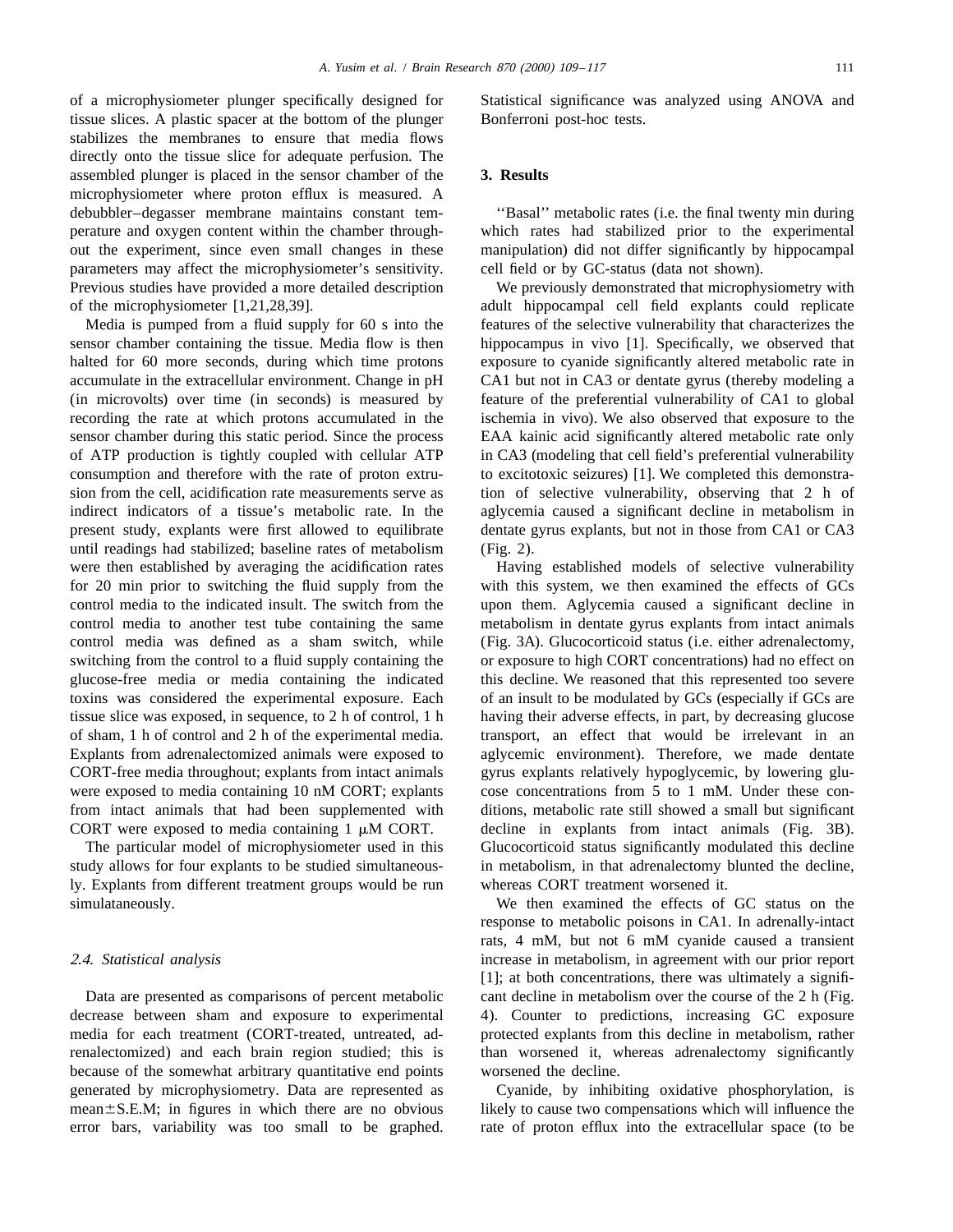

Fig. 2. Change in metabolic rate (as a percentage of baseline) in explants from hippocampal cell fields exposed to either aglycemic or normoglycemic (sham) conditions for 2 h. \*\**P* < 0.001, as compared to normoglycemic dentate explants (post-hoc test following one-way ANOVA).  $n=11$ . Change in metabolic rate in sham CA1 explants was 0%, with an error bar that was too small to be graphed. In this and subsequent figures, absolute values for controls ranged from  $-20$  to  $-60 \mu$ V/s. 1  $\mu$ V/s=approximately 1 millipH/min.

considered at length in the Discussion). The first is a shift **4. Discussion** to glycolysis and, with it, potentially a six-fold increase in the rate of proton efflux. The second is an extracellular As reviewed, GCs can compromise the ability of accumulation of lactate released by glia [19,20]. We hippocampal neurons to survive necrotic insults. While attempted to eliminate glycolysis by studying GC/meta- these endangering GC actions arise in part from some bolic insult interactions in CA1 explants in which we non-energetic effects (reviewed in [3]), disruptive GC combined treatment with cyanide with substitution of effects on metabolism appear contributory as well. As glucose with pyruvate (Fig. 5). At both cyanide con- evidence, (a) GCs inhibit glucose transport and utilization centrations, this caused an even greater transient increase and accelerate the decline in ATP concentrations during in metabolic rate in intact rats, followed by a decline back hippocampal insults  $[4,8-10,14,38,41]$ ; (b) energy suppleto baseline. Again, increasing GC exposure protected mentation lessens the exacerbative effects of GCs upon explants from this decline in metabolism, rather than glutamate, calcium, and calcium-dependent degenerative

confounds in measuring proton efflux rate. Thus, we toxicity of these insults and blunts the glutamate, calcium, studied GC/metabolic insult interactions in CA1 explants and calcium-dependent degenerative events [2,12,13]. In exposed to cyanide, pyruvate (to eliminate glycolysis), and the present report, we used silicon microphysiometry to the glial LDH inhibitor sodium deoxycholate (to eliminate show that GCs exacerbate the disruptive effects of necrotic the glial release of lactate; [16]) (Fig. 6). Under these insults on metabolism in explants from adult hippocampal conditions, there was a highly significant decline in cell fields. metabolism in tissue from intact rats. In this case, explants Before discussing the GC effects, we first consider

worsened it. events during insults (reviewed in [32]); (c) overexpression We then attempted to eliminate both of the potential of the Glut-1 glucose transporter in neurons decreases the

from CORT-treated animals had an accelerated decline, in microphysiometric findings themselves. The rationale for that the drop in such explants was significantly greater than studying explants of individual hippocampal cell fields, the other two groups during the  $0-30$  min interval  $(P<$  rather than from fetal hippocampal monolayer cultures, 0.01 as compared to either ADX or NORM, by Newman– was not only the ability to manipulate GC levels physio-Keuls post-hoc test). logically in the adult source of the tissue, but to more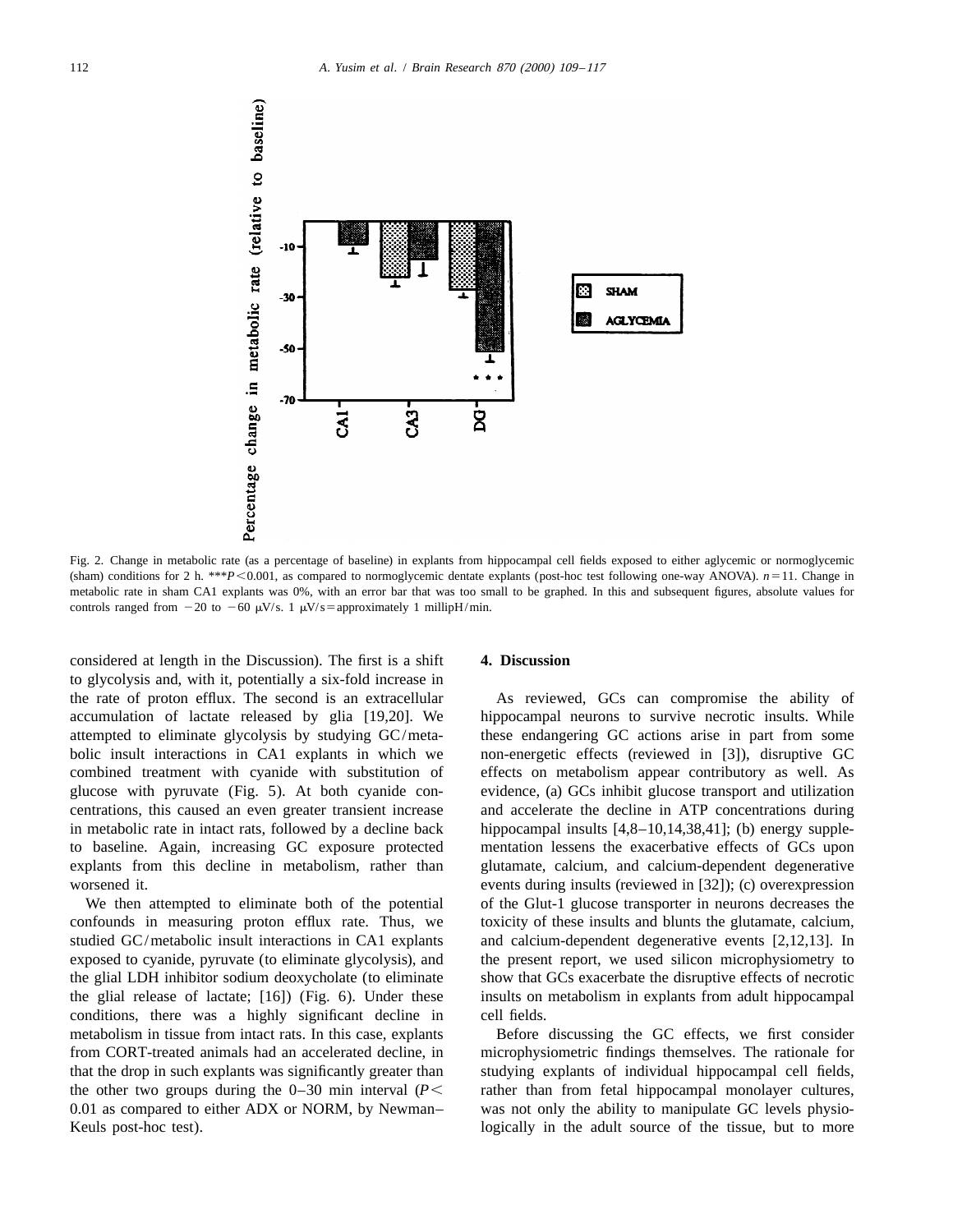

Fig. 3. (A) Effects of GCs on metabolic rate in dentate gyrus in response to aglycemia. Aglycemia itself caused a highly significant decline in metabolism over time ( $P$ <0.01 by two-way ANOVA) which was not effected by GC status. (B) Effects of GCs on metabolic rate in response to hypoglycemia. Metabolic rate declined significantly over time, independent of GC status (P<0.01, two-way ANOVA). Adrenalectomy lessened the response to hypoglycemia when compared to intact rats ( $P$ <0.03, two-way ANOVA), while CORT treatment worsened it, when compared to intact rats ( $P$ <0.01, two-way ANOVA).  $n=4-5$ . ADX = adrenalectomized; NORM = intact; CORT = corticosterone-treated.

feature of necrotic injury to the hippocampus is selective compensation would produce more protons per ATP vulnerability, i.e. the preferential vulnerability of CA1 to molecule [21], and thus an *increase* in proton extrusion (of hypoxic-ischemic injury, of CA3 to excitotoxins, and of note, the same increase would not occur during hypo- or dentate gyrus to hypoglycemia. Our prior mi- aglycemia). (c) Increased glial lactate release, for the crophysiometry paper [1], plus the present data (Fig. 2) purpose of bolstering neuronal energetics [19,20]. Such replicate elements of such selective vulnerability, in that of lactate release occurs following other necrotic insults as the cell fields examined, CA1 explants were the most well, such as exposure to excitotoxins [27,34]. However, metabolically vulnerable of them to cyanide, CA3 ex- cyanide, by inhibiting oxidative phosphorylation, prevents plants, to an excitotoxin, and dentate explants to further metabolism of lactate, causing equilibrium of aglycemia. lactate uptake. Lactate released by glia will accumulate

Inhibition of oxidative phosphorylation with cyanide will proton extrusion. likely effect proton extrusion in three ways: (a) a *decrease* Thus, the signal detected microphysiometrically in rein cellular metabolism and thus in extrusion of protons; (b) sponse to cyanide represents a combination of the insult a compensatory increase in glycolysis. Glycolysis yields and compensations to it; at the higher cyanide concenfar less ATP per substrate molecule than does oxidative tration this results in a transient increase in proton extru-

closely model the necrotic insults themselves. A defining phosphorylation. Thus, either complete or partial glycolytic It is also important to discuss the complex CA1 data. extracellularly, and will be detected as an *increase* in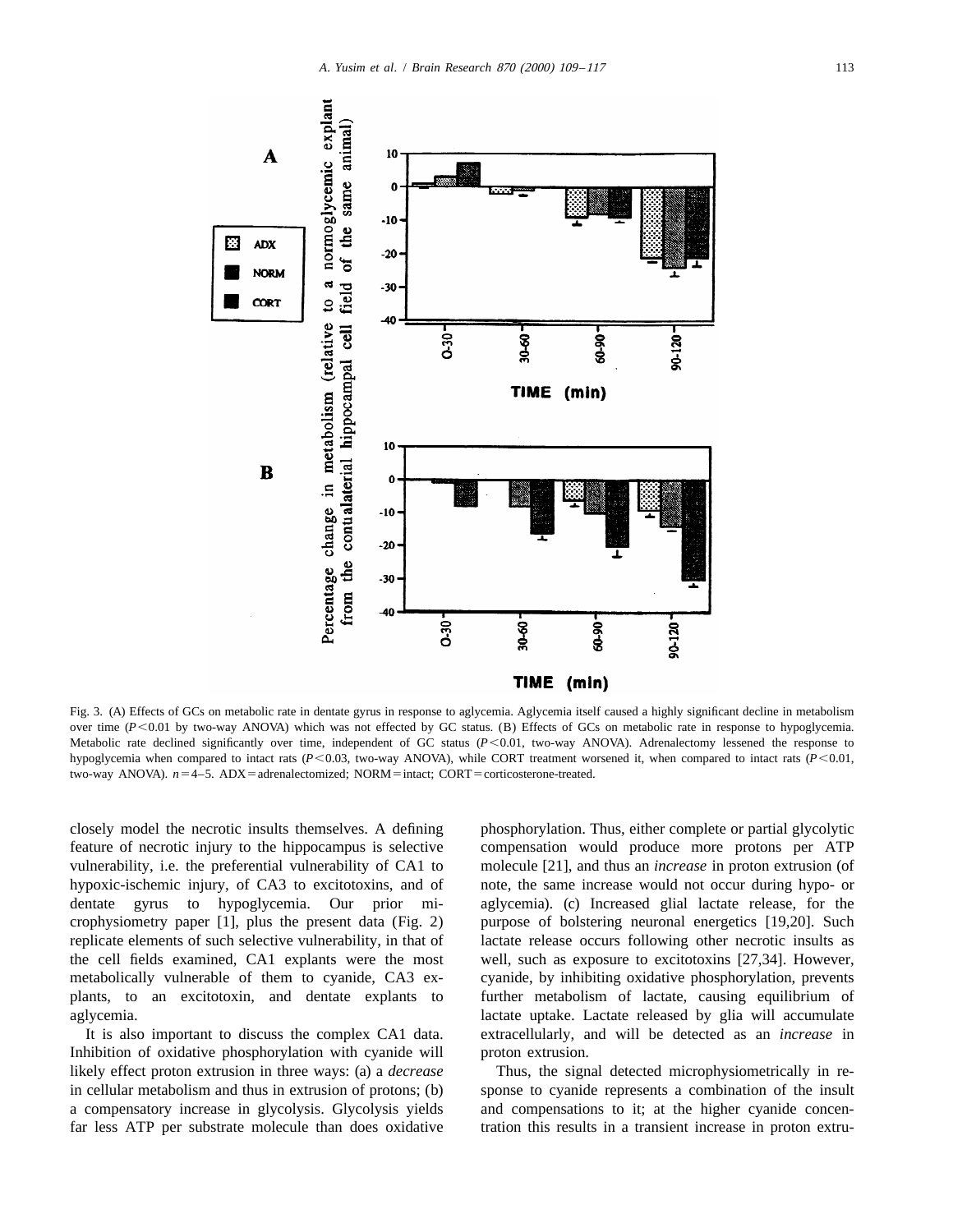

Fig. 4. Effects of GCs on metabolic rate in CA1 in response to 4 mM cyanide (A) or 6 mM cyanide (B). At both concentrations, metabolic rate, independent of steroid status, declined significantly over time (*P*<0.01 for both concentrations, by two-way ANOVA). At 4 mM cyanide, there was a transient increase in metabolism in intact and CORT-treated rats during the first 0–30 min (when compared with metabolic rates in ''control'' tissue [i.e. a cyanide-free explant from the contralateral cell field of the same animal]; \*\**P* < 0.01, by unpaired *t*-test). Adrenalectomy exacerbated the overall decline in metabolism in response to cyanide at both concentrations when compared to intact rats ( $P$ <0.01, 0.03 for 4 and 6 mM cyanide, respectively, by two-way ANOVA), while CORT treatment significantly lessened the decline at both concentrations when compared to intact rats  $(P < 0.01)$  at both concentrations, by two-way ANOVA).  $n=5/g$ roup ADX = adrenalectomized; NORM = intact; CORT = corticosterone-treated.

crophysiometry is that it is not possible to resolve those effect on metabolic rate in the absence of an insult in any opposing factors with the singular endpoint of proton cell field (data not shown). This agrees with the fact that

by treatment with cyanide, pyruvate and sodium deoxy- 80% inhibition of uptake by GCs in adipocytes) [26], and cholate. This final compound inhibits LDH-5 preferentially that GCs do not alter basal ATP levels in cultured [16] and is thus likely to have its strongest effects in hippocampal cells [14,38]. astrocytes [40]. Treatment with cyanide, pyruvate and this However, GCs exacerbated the decline in metabolism inhibitor eliminated the transient rise in proton extrusion, during insults. Adrenalectomy significantly blunted the suggesting that it arose because of extracellular accumula- metabolic decline in hypoglycemic dentate gyrus explants, tion of lactate following cyanide exposure. The fact that whereas CORT treatment worsened it, ultimately, to the the transient rise was potentiated by the addition of range of explants from intact animals made aglycemic. The pyruvate (Fig. 5) suggests that pyruvate fuels glial lactate CORT treatment produces prolonged circulating GC con-

sion (Fig. 4A; also see [1]). A weakness of mi- We now discuss the GC findings. GC-status had no efflux [39]. the inhibition of glucose uptake by GCs in hippocampal Therefore, we attempted to eliminate those confounds cells is mild (on the order of 25%, in comparison to the

production and release. centrations in the range seen with major stressors (20–35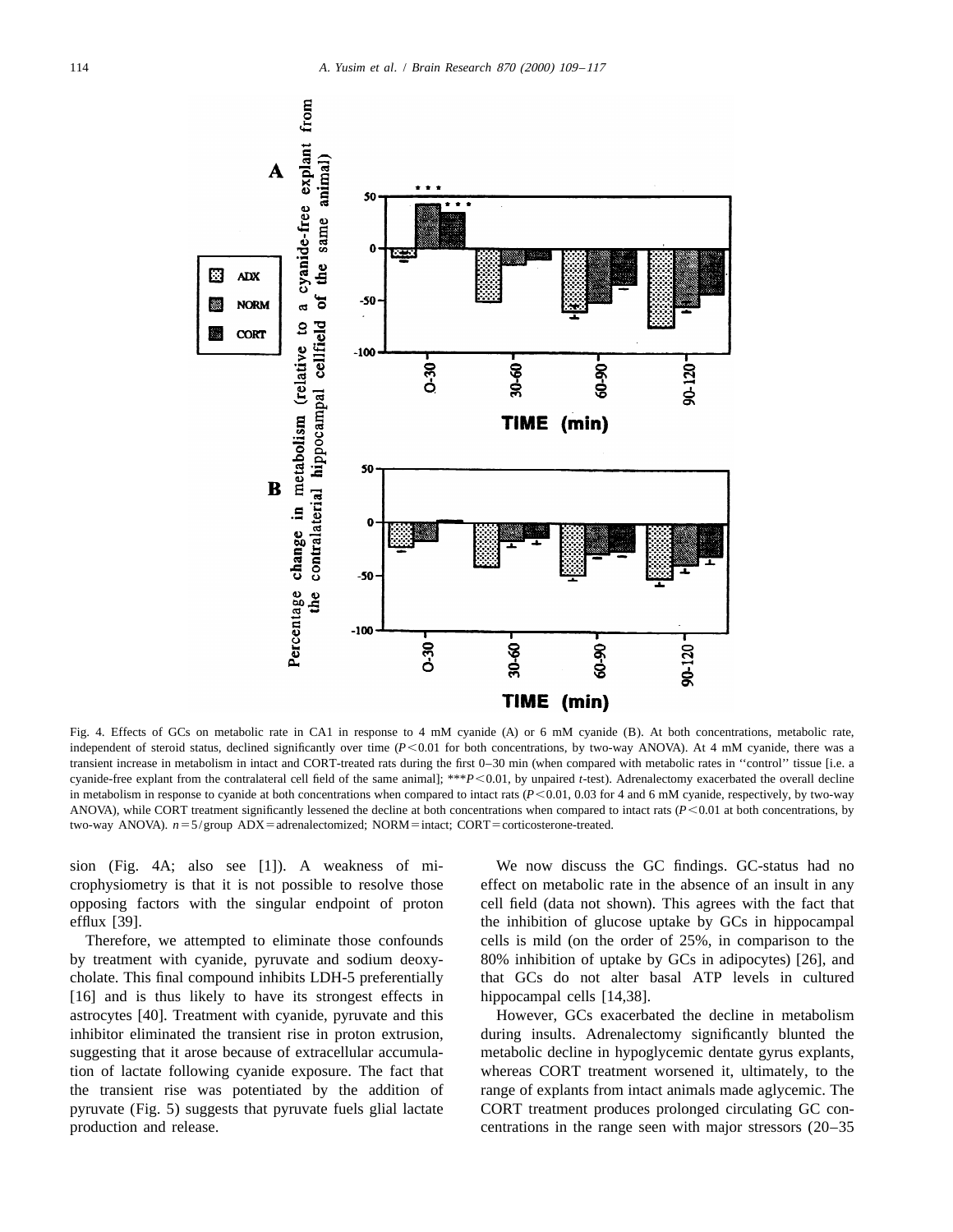

Fig. 5. Effects of GCs on metabolic rate in CA1 in response to the substitution of pyruvate for glucose, plus either 4 mM cyanide (A) or 6 mM cyanide (B). At both cyanide doses, there was a transient increase in metabolism in intact and corticosterone-treated rats (when compared with metabolic rates in ''control'' tissue [i.e., an explant from the contralateral cell field of the same animal, left in normoglycemic media without cyanide]; \*, \*\*, \*\*\**P*,0.05, 0.01, 0.001, respectively, by unpaired *t*-test). Adrenalectomy caused a significant decline in metabolism at both cyanide concentrations when compared to intact rats ( $P$ <0.03, 0.01 for 4 and 6 mM cyanide, respectively, by two-way ANOVA), while CORT treatment significantly prolonged the increase in metabolism at both concentrations, when compared to intact rats  $(P<0.05, 0.03$ , respectively, by two-way ANOVA).  $n=4-5/group$ .

 $\mu$ g/dl; [31]), which heavily occupies the low-affinity GR case of cyanide, pyruvate plus LDH inhibition, increased receptor (of which there are ample amounts in all hip- GC exposure worsened the initial decline in metabolism. pocampal cell fields [29]). Consonant with this, GC Insofar as cyanide, pyruvate plus LDH inhibition provides inhibition of glucose uptake is GR-mediated [9]. By the clearest means for monitoring the microphysiometric worsening the metabolic decline following hypoglycemia, consequences of cyanide treatment, these data suggest that GCs should leave neurons less capable of containing the by worsening the metabolic decline in CA1, GCs comneurotransmitter and ionic consequences of the insult, and promise the ability of neurons there to survive a necrotic should, as reported [30] augment the toxicity of metabolic insult. In agreement, GCs worsen hypoxic–ischemic CA1 insults to dentate neurons. injury [11,33,25].

The effects of GCs in CA1 are more complex. In Finally, GCs augment the transiently excitatory effects explants treated with cyanide, or with cyanide and pyru- on metabolism of kainic acid in CA3 explants [28]. This vate, increasing GC exposure attenuated the decline in EAA causes release of presynaptic glutamate and mobilimetabolism, counter to predictions. This is explained by zation of post-synaptic calcium, both of which are worsethe confounds discussed concerning cyanide effects on ned by GCs (reviewed in [32]). Whether kainic acid metabolic rates, on compensatory shifts to glycolysis, and ultimately caused a significant decline in metabolism (and on extracellular accumulation of lactate. In Figs. 4 and 5, it whether that was worsened by GCs) was not tested in that is impossible to tell whether GCs altered features of the study, although it would be expected. insult or the compensations. With the interpretively clearer In conclusion, the adverse, endangering effects of GCs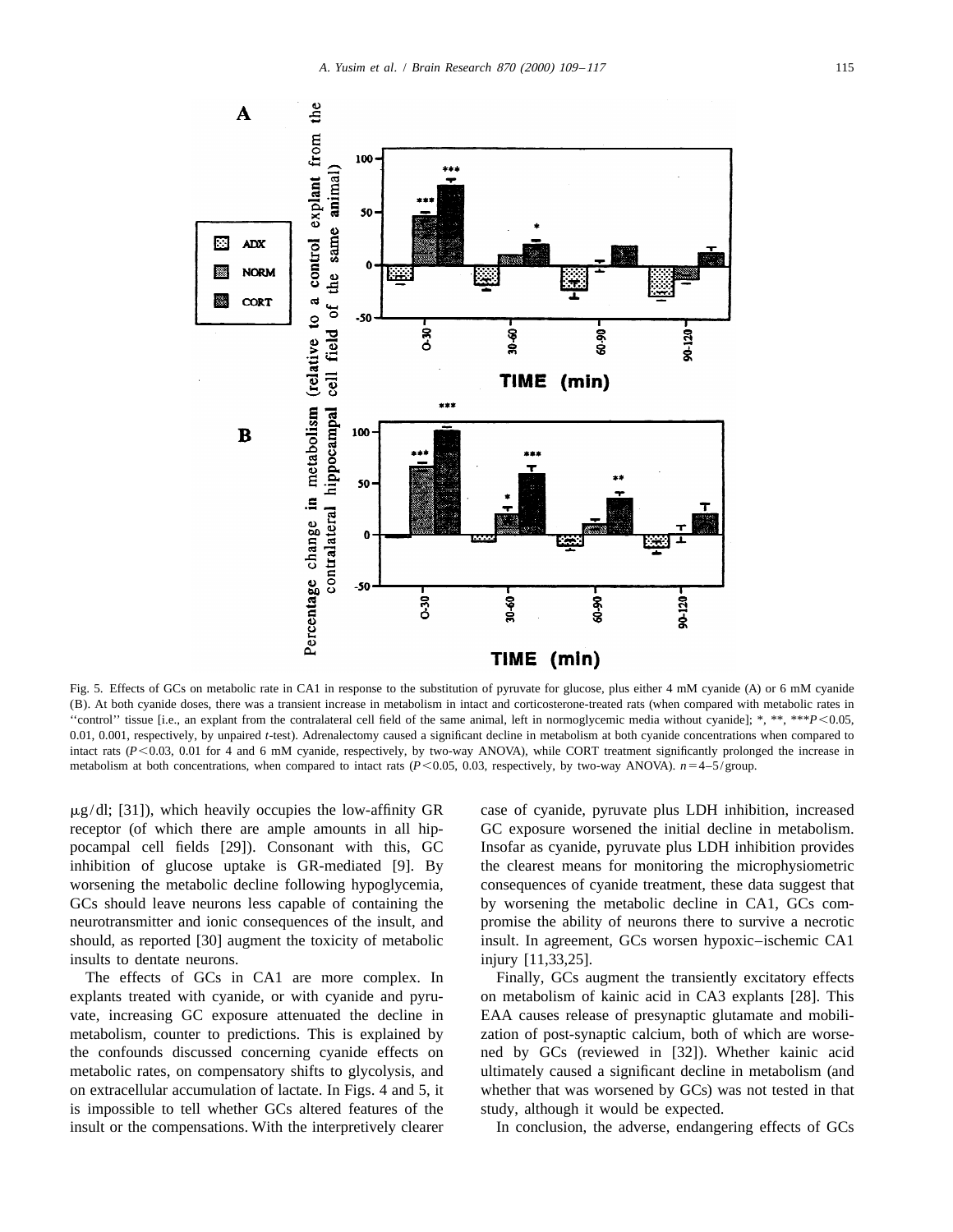

sodium deoxycholate. There was a significant decline in metabolism in Metab. 6 (1986) 395-403. intact rats over time (when compared with metabolic rates in ''control'' [12] M. Lawrence, D. Ho, R. Dash, R. Sapolsky, A herpes simplex virus tissue [i.e. an explant from the contralateral cell field of the same animal, vector overexpressing the glucose transporter gene protects against left in normoglycemic media without cyanide or sodium deoxycholate] excitotoxic seizures, Proc. Natl. Acad. Sci. USA 92 (1995) 7247– *P*<0.001 by one-way ANOVA). Adrenalectomized rats did not differ 7251. from intact animals, whereas corticosterone treatment significantly accel- [13] M. Lawrence, G. Sun, D. Kunis, T. Saydam, R. Dash, D. Ho, R. erated the decline, when compared to intact rats (*P*<0.05, two-way Sapolsky, G. Steinberg, Overexpression of the glucose transporter ANOVA).  $n=3/group$ . gene with a herpes simplex viral vector protects striatal neurons

neuron loss after various necrotic insults. The present  $Res. 646 (1994) 303-308$ . findings strengthen the notion that some of this endanger- [15] J. Lee, G. Zipfel, D. Choi, The changing landscape of ischaemic ment revolves around the disruptive energetic effects of brain injury mechanisms, Nature 399 (1999) A7–14. such steroids. The result of the such steroids. The step is a step in the step in the step in the step in the step in the step in the step in the step in the step in the step in the step in the step in the step in the step

number: RO1 MH53814 and the Adler Foundation to RS, aged rats, J. Neurochem. 65 (1995) 268–274. OA and TB, and a U.R.O. grant to LF. We are grateful to [19] P. Magistretti, L. Pellerin, D. Rothman, R. Shulman, Energy on the Molecular Devices Corporation for the gift of the<br>
Cytosensor silicon microphysiometer, and to Pierre Magis-<br>
[20] P. Magistretti, L. Pellerin, Metabolic coupling during activation: A<br>
tretti for manuscript assistance.

- 
- [2] R. Dash, M. Lawrence, D. Ho, R. Sapolsky, A herpes simplex virus 1656. vector overexpressing the glucose transporter gene protects the rat [24] B. Moghaddam, M. Bolinao, B. Stein-Behrens, R. Sapolsky, (1996) 43–50. tracellular glutamate, Brain Res. 655 (1994) 251–256.
- 
- [4] P. Doyle, F. Rohner-Jeanrenaud, B. Jeanrenaud, Local cerebral Exp. Neurol. 110 (1990) 86–92.

glucose utilization in brains of lean and genetically obese (fa/fa) rats, Am. J. Physiol. 264 (1993) E29–E36.

- [5] E. Elliott, M. Mattson, P. Vanderklish, G. Lynch, I. Chang, R. Sapolsky, Corticosterone exacerbates kainate-induced alterations in hippocampal tau immunoreactivity and spectrin proteolysis in vivo, J. Neurochem. 61 (1993) 57–64.
- [6] E. Elliott, R. Sapolsky, Corticosterone enhances kainic acid-induced calcium mobilization in cultured hippocampal neurons, J. Neurochem. 59 (1992) 1033–1039.
- [7] E. Elliott, R. Sapolsky, Corticosterone impairs hippocampal neuronal calcium regulation: Possible mediating mechanisms, Brain Res. 602 (1993) 84–89.
- [8] U. Freo, H. Holloway, H. Kalogeras, S. Rapoport, T. Soncrant, Adrenalectomy or metyrapone-pretreatment abolishes cerebral metabolic responses to the serotonin agonist DOI in the hippocampus, Brain Res. 586 (1992) 256–261.
- [9] H. Horner, D. Packan, R. Sapolsky, Glucocorticoids inhibit glucose transport in cultured hippocampal neurons and glia, Neuroendocrinology 52 (1990) 57–62.
- [10] M. Kadekaro, I. Masanori, P. Gross, Local cerebral glucose utilization is increased in acutely adrenalectomized rats, Neuroendocrinology 47 (1988) 329–337.
- Fig. 6. Effects of GCs on metabolic rate in CA1 in response to 4 mM [11] T. Koide, T. Wieloch, B. Siesjo, Chronic dexamethasone pretreatcyanide, substitution of pyruvate for glucose, plus the LDH inhibitor ment aggravates ischemic neuronal necrosis, J. Cereb. Blood Flow
	-
	- against stroke, J. Cereb. Blood Flow Metab. 16 (1996) 181–187.
- contribute significantly to the extent of hippocampal [14] M. Lawrence, R. Sapolsky, Glucocorticoids accelerate ATP loss following metabolic insults in cultured hippocampal neurons, Brain
	-
	- genase of rat tissues by sodium deoxycholate, Biochem. J. 177 (1979) 813–818.
- [17] M. Lowy, L. Gault, B. Yamamoto, Adrenalectomy attenuates stress-**Acknowledgements** induced elevations in extracellular glutamate concentrations in the hippocampus, J. Neurochem. 61 (1993) 1957–1960.
	- [18] M. Lowy, L. Wittenberg, B. Yamamoto, Effect of acute stress on Support was provided by Grant sponsor: NIH, Grant hippocampal glutamate levels and spectrin proteolysis in young and
		-
		-
		- Pitchford, The Cytosensor microphysiometer: biological applications of silicon technology, Science 257 (1992) 1121–1129.
- **References References rameters** in hippocampal and cortical neuronal cultures exposed to **References rameters** in hippocampal and cortical neuronal cultures exposed to adriamycin, Exper. Neurol. 141 (1996) 201–208.
- [1] O. Ajilore, R. Sapolsky, Application of silicon microphysiometry to [23] B. Moghaddam, Stress preferentially increases extraneuronal levels tissue slices: Detection of metabolic correlates of selective vul- of excitatory amino acids in the prefrontal cortex: Comparison to nerability, Brain Res. 752 (1997) 99-106. hippocampus and basal ganglia, J. Neurochem. 60 (1993) 1650
	- dentate gyrus from an antimetabolite toxin, Exper. Neurol. 137 Glucocorticoids mediate the stress-induced accumulation of ex-
- [3] E. de Kloet, M. Oitzl, M. Joels, Stress and cognition: are cortico- [25] J. Morse, J. Davis, Regulation of ischemic hippocampal damage in steroids good or bad guys?, Trends Neurosci. 22 (1999) 422-426. the gerbil: Adrenalectomy alters the rate of CA1 cell disappearance,